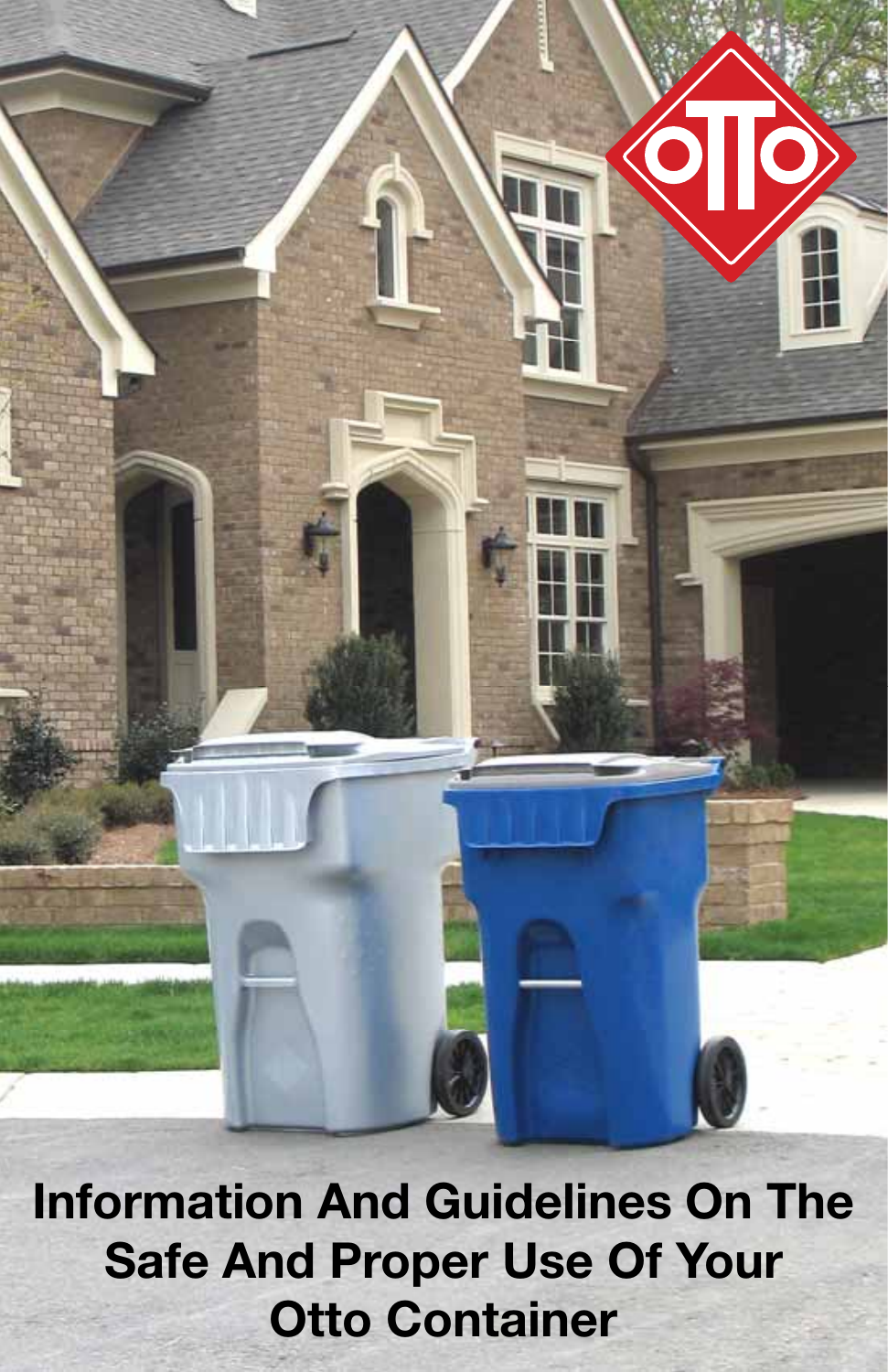### Your New Otto Trash Cart

Your new Otto trash cart has been serial numbered and may be registered to your address. The Otto cart is designed to improve the quality of your waste collection service by:

- Keeping refuse, papers, odors, etc., inside the cart;
- Keeping precipitation and animals out of the cart;
- Providing a quiet, easy-to-handle container to store and move refuse;
- Enhancing your community's appearance;
- Offering one of the safest, most convenient and effective methods available for the collection of refuse.

Your Otto cart is built to last. It is constructed of heavy-duty, injection molded plastic, and fitted with steel axles and rubber wheels to provide years of reliable service.

# The following cart use guidelines are provided to help you get the most out of your new Otto cart.

### Loading Your Cart

To place refuse in your cart, lift the lid from the front. Be careful not to overload your cart in excess of the ability to safely maneuver it.

## Keep The Lid Shut

Always keep the lid shut. This will keep animals and precipitation out, and odors and refuse in the cart.

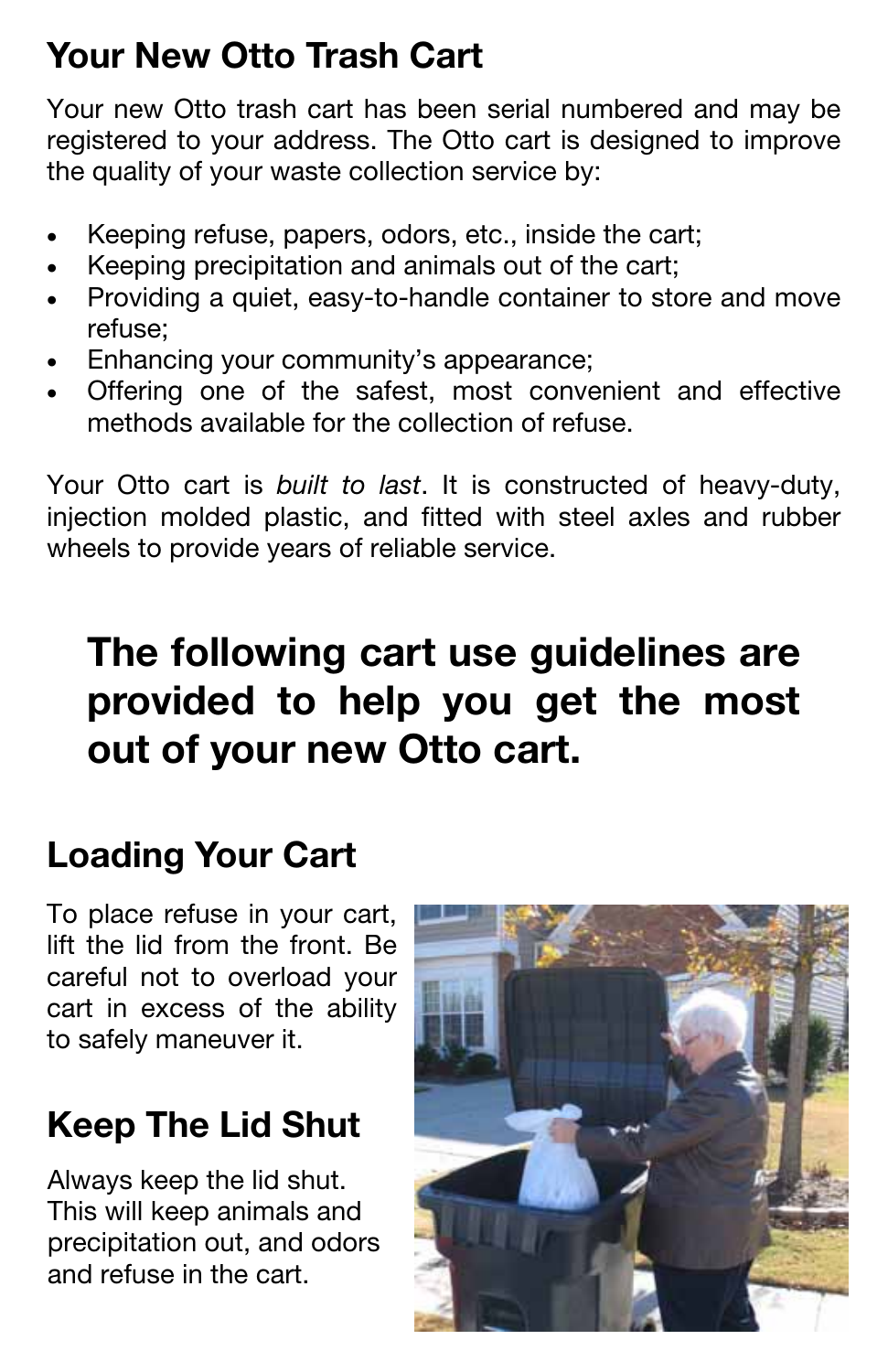#### Rolling Your Otto Cart To The Alleyway Or Curb

To move your cart, stand behind it with the lid closed. Grasp the handle with both hands and place one foot on the metal axle or plastic footrest located at the bottom center of the cart. Tilt cart toward you and push to roll it forward. To prevent personal injury, do not tilt the cart too far back, attempt to move the cart when overloaded, or attempt to move the cart with the lid open.



**REMEMBER:** Always close the lid before moving, and on inclines, push the cart downhill and pull the cart uphill.



#### Placing Your Cart Out For Collection

Your cart should be placed at the curb or the alley pick-up point the night before your collection day (see back page for your collection day). The cart should be placed within five feet of the curb or street. Handles should be facing away from the street.

Do not set your cart closer than three feet to any obstructions such as mailboxes, fire hydrants, utility poles or parked cars. Otherwise it may not be collected.